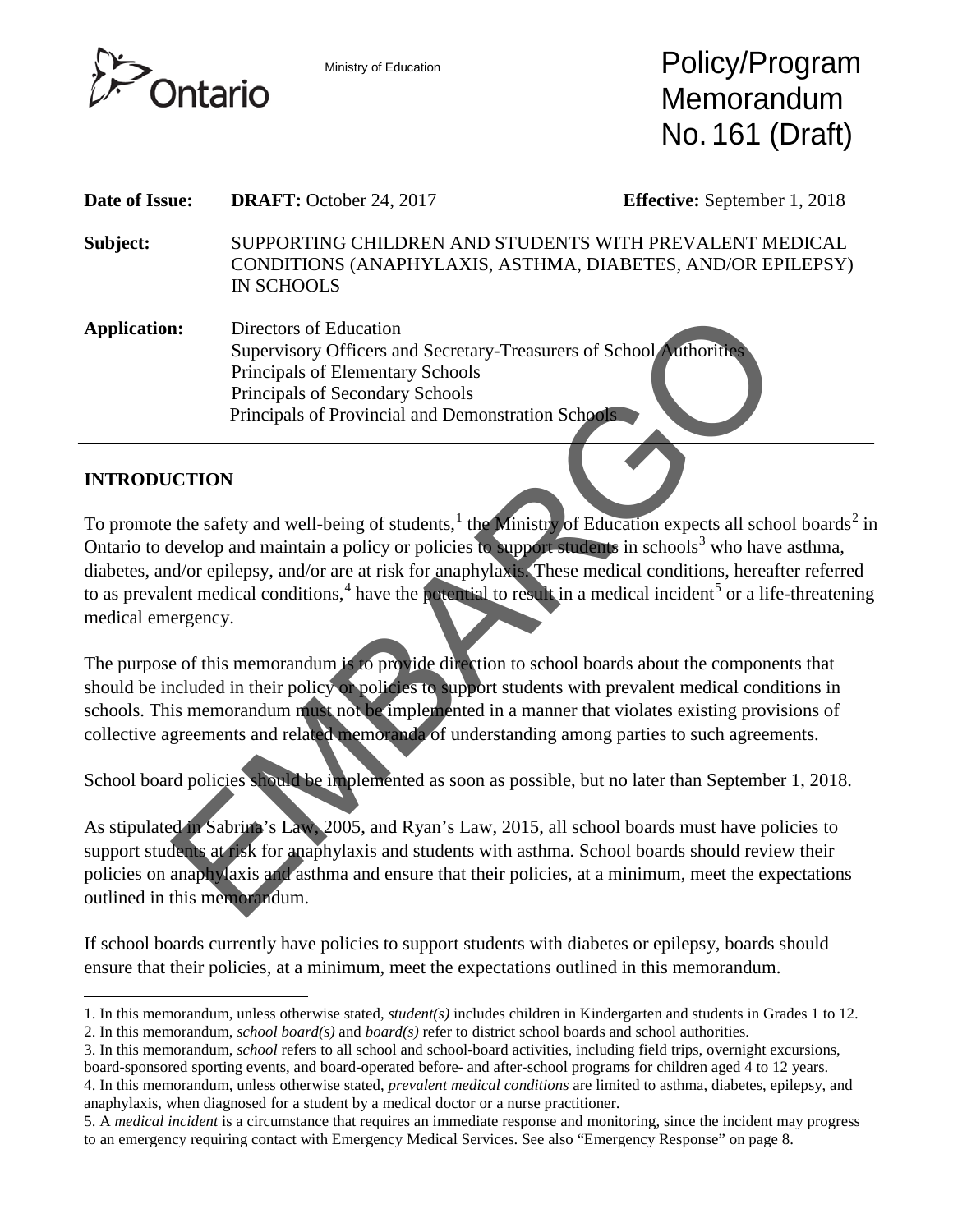



This memorandum complements other Ministry of Education policies and programs, including those that serve students with special education needs. Its implementation should be aligned with that of other memoranda, including Policy/Program Memoranda Nos. 81and 149.[6](#page-1-0)

# **ROLES AND COLLECTIVE RESPONSIBILITIES**

Supporting students with prevalent medical conditions in schools is complex. A whole-school approach is needed where education and community partners, including health care professionals,<sup>7</sup> have important roles to play in promoting student health and safety and in fostering and maintaining healthy and safe environments in which students can learn.

To support school boards, the Ministry of Education is providing evidence-based resources online, on the ministry's Prevalent Medical Conditions web portal. These resources have been developed by various health and education partners (Asthma Canada, Diabetes Canada, Canadian Paediatric Society, Epilepsy Ontario, Food Allergy Canada, The Lung Association – Ontario, Ophea, and Ontario Education Services Corporation).

The ministry will continue to engage in dialogue with school boards and education partners, sharing information and best practices, to ensure successful implementation of board policies.

# **SCHOOL BOARD POLICIES ON PREVALENT MEDICAL CONDITIONS**

In developing, revising, implementing, and maintaining their policies to support students with prevalent medical conditions, school boards must respect their obligations under all applicable legislation, policies, and collective agreements. School boards should also take into account local needs and circumstances, such as geographical considerations, demographics, and cultural considerations, as well as the availability of supports and resources, including school staff,<sup>8</sup> within the school board and the community. stated with persons through the method is a solition of beatlest and the state of the state of the state of the state of the state of the state of the state of the state of the state of the state of the state of the state

A culture of collaborative professionalism is grounded in a trusting environment where schools, school boards, federations, unions, and the ministry create the necessary conditions, including consideration of time and resources, that enable education stakeholders to learn with, and from, each other.

In developing or revising their policies, school boards should consult with students, parents, <sup>9</sup> principals' associations, teachers' federations, education workers' unions, school staff, volunteers working in the schools, their school councils, Joint Health and Safety Committees, and community health care

<span id="page-1-0"></span>6. Policy/Program Memorandum No. 81, "Provision of Health Support Services in School Settings", July 19, 1984, and Policy/Program Memorandum No. 149, "Protocol for Partnerships with External Agencies for Provision of Services by Regulated Health Professionals, Regulated Social Service Professionals, and Paraprofessionals", September 25, 2009. 7. In this memorandum, *health care professional* refers to a member of a College under the Regulated Health Professions Act, 1991 (e.g., medical doctor, nurse practitioner, registered nurse, pharmacist)*.*  $\overline{a}$ 

<span id="page-1-3"></span><span id="page-1-2"></span><span id="page-1-1"></span><sup>8.</sup> In this memorandum, unless otherwise noted, *school staff* refers to all school staff, including occasional staff. This memorandum does not intend to prescribe, duplicate, or remove any duties already performed by these staff. 9. In this memorandum, *parent(s)* refers to parent(s) and guardian(s).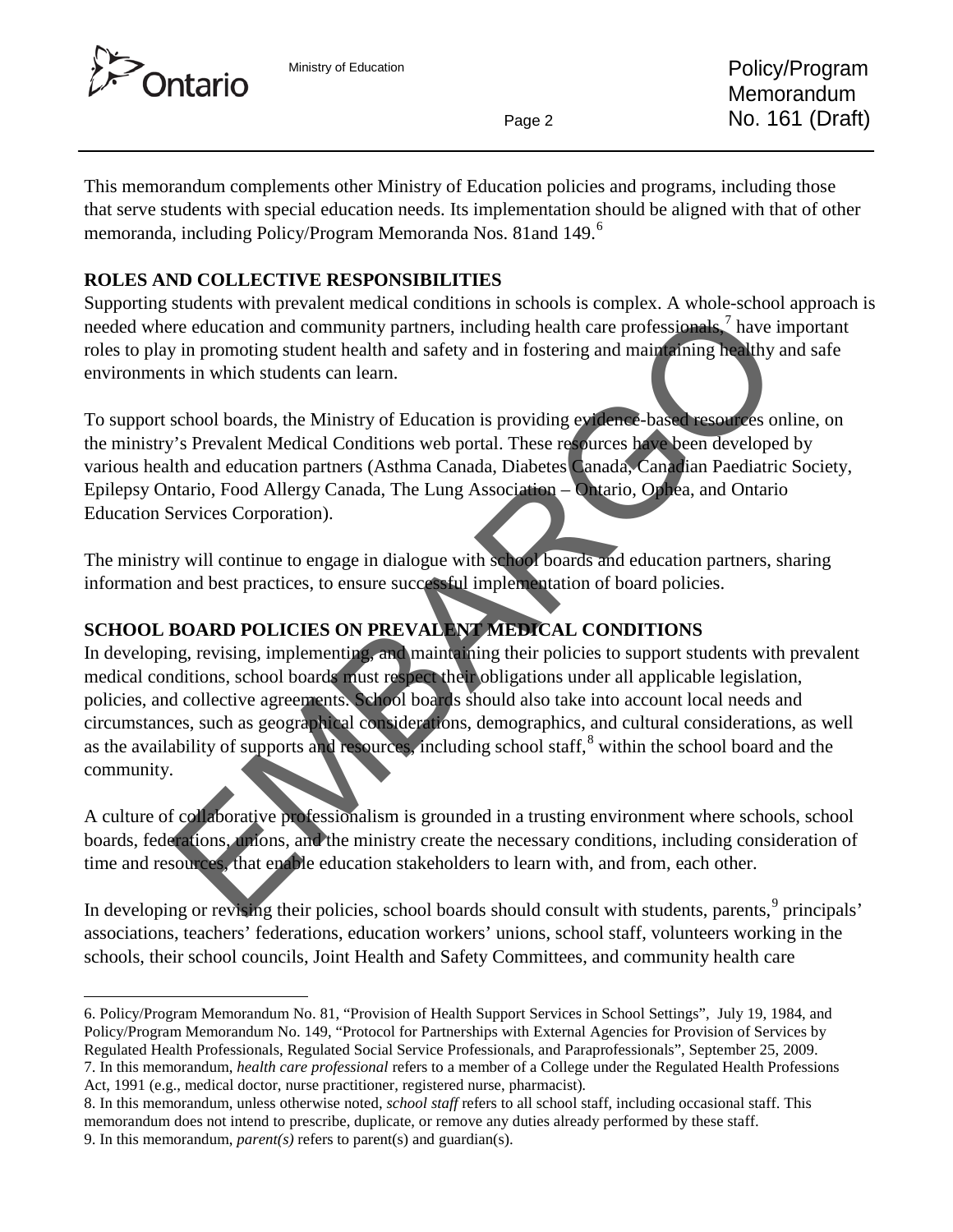



professionals. This consultation should also include Parent Involvement Committees<sup>[10](#page-2-0)</sup> and Special Education Advisory Committees.

# **Components of School Board Policies**

All school board policies on supporting students with prevalent medical conditions are expected to contain, at a minimum, the following components.

#### **1. Policy Statement**

The school board policy statement on supporting students with prevalent medical conditions should, at a minimum, include the following goals:

- to support students with prevalent medical conditions to fully access school in a safe, accepting, and healthy learning environment that supports well-being
- to empower students, as confident and capable learners, to reach their full potential for selfmanagement<sup>11</sup> of their medical condition(s), according to their Plan of  $Care^{12}$

# **2. Roles and Responsibilities**

School board policies should clearly articulate the expected roles and responsibilities of parents and school staff in supporting students with prevalent medical conditions, as well as the roles and responsibilities of the students themselves. School board policies should also contain a requirement that schools communicate the roles and responsibilities clearly to parents, students, and school staff. Final<br>manufacture of the context of the properties and conditions of the<br>mediator of the following scales:<br>the neutral technology statement on supporting students with prevalent medical conditions<br>manufacture students wit

# **a) Parents of Children with Prevalent Medical Conditions**

As primary caregivers of their child, parents are expected to be active participants in supporting the management of their child's medical condition(s) while the child is in school. At a minimum, parents should:

- educate their child about their medical condition(s) with support from their child's health care professional, as needed;
- guide and encourage their child to reach their full potential for self-management and selfadvocacy;
- inform the school of their child's medical condition(s) and co-create the Plan of Care for their child with the principal or the principal's designate;

<span id="page-2-0"></span><sup>10.</sup> Parent Involvement Committees are established under O. Reg. 612/00.  $\overline{a}$ 

<span id="page-2-1"></span><sup>11. &</sup>quot;Self-management" of medical conditions can be understood to exist along a continuum where students' cognitive, emotional, social, and physical capacity and stage of development are determinants of their ability to confidently and independently manage their medical condition(s). The students' journey to reach their full potential along the selfmanagement continuum is not linear and can require varying levels of support over time. A student's capacity for selfmanagement may be compromised during certain medical incidents, and additional support will be required. As a student's needs change, the Plan of Care would need to be adjusted accordingly.

<span id="page-2-2"></span><sup>12.</sup> A Plan of Care is a form that contains individualized information on a student with a prevalent medical condition. See section 3 for details.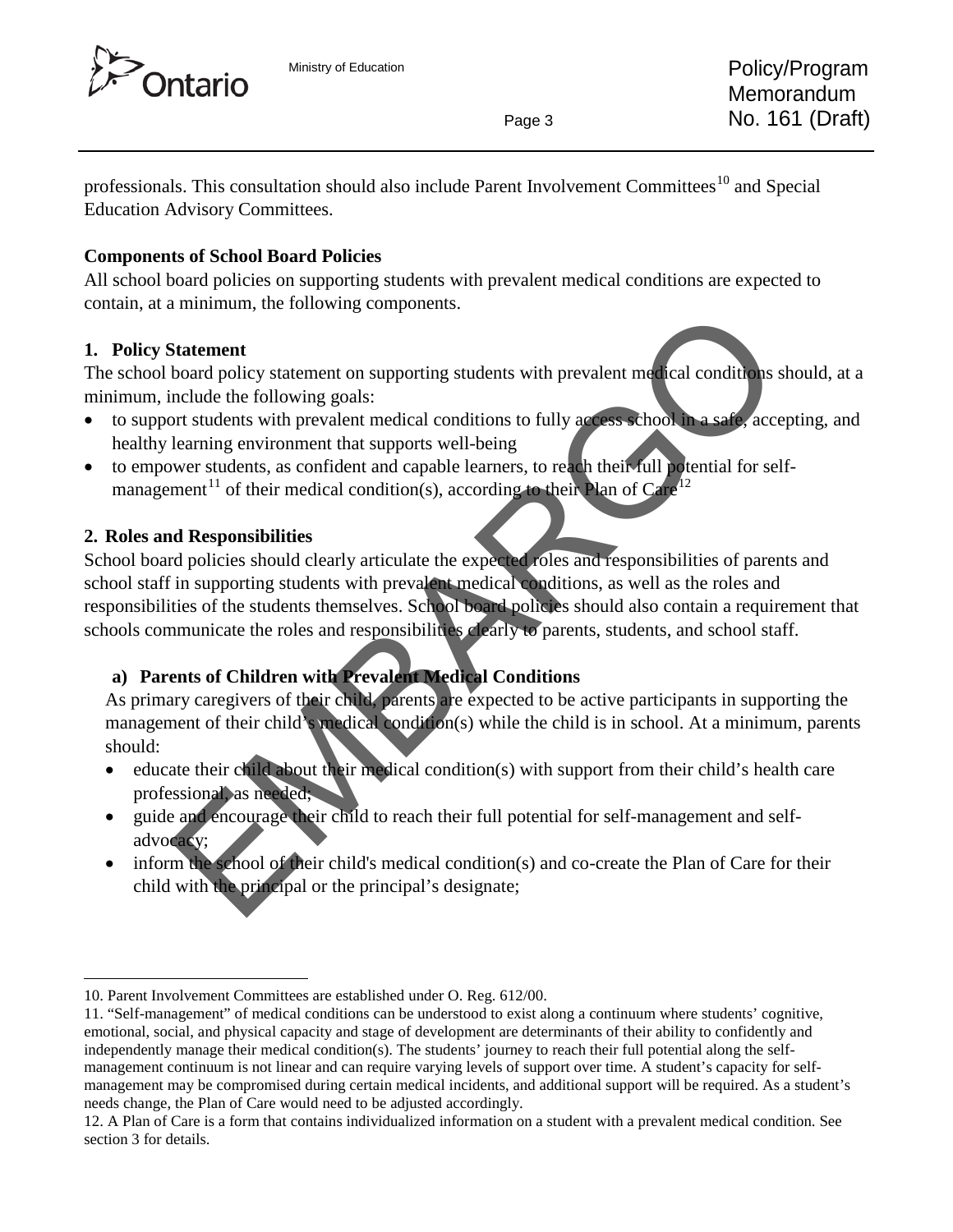

- communicate changes to the Plan of Care, such as changes to the status of their child's medical condition(s) or changes to their child's ability to manage the medical condition(s), to the principal or the principal's designate;
- confirm annually to the principal or the principal's designate that their child's medical status is unchanged;
- initiate and participate in meetings to review their child's Plan of Care;
- supply their child and/or the school with sufficient quantities of medication and supplies in their original, clearly labelled<sup>13</sup> containers, as directed by a health care professional and as outlined in the Plan of Care, and track the expiration dates if they are supplied;
- seek medical advice from a medical doctor, nurse practitioner, or pharmacist, where appropriate.

# **b) Students with Prevalent Medical Conditions**

Depending on their cognitive, emotional, social, and physical stage of development, and their capacity for self-management, students are expected to actively support the development and implementation of their Plan of Care. Students should:

- take responsibility for advocating for their personal safety and well-being that is consistent with their cognitive, emotional, social, and physical stage of development and their capacity for selfmanagement; te and parameterization and contract and the manner of their metals and of care, and the applies of medical door the school with sufficient quantities of medication and supplied<br>and clearly labelled<sup>13</sup> containers, as dire
- participate in the development of their Plan of Care;
- participate in meetings to review their Plan of Care;
- carry out daily or routine self-management of their medical condition to their full potential, as described in their Plan of Care (e.g., carry their medication and medical supplies; follow school board policies on disposal of medication and medical supplies);
- set goals on an ongoing basis for self-management of their medical condition, in conjunction with their parent(s) and health care professional(s);
- communicate with their parent(s) and school staff if they are facing challenges related to their medical condition(s) at school;
- wear medical alert identification that they and/or their parent(s) deem appropriate;
- if possible, inform school staff and/or their peers if a medical incident or a medical emergency occurs.

# **c) School Staff**

School staff should follow their school board's policies and the provisions in their collective agreements related to supporting students with prevalent medical conditions in schools. School staff should, for example:

- review the contents of the Plan of Care for any student with whom they have direct contact;
- participate in training, during the instructional day, on prevalent medical conditions, at a minimum annually, as required by the school board;

<span id="page-3-0"></span><sup>13.</sup> In Ontario, the labelling requirements, i.e., identification markings on a container in which a drug is dispensed, are set out in section 156(3) of the Drug and Pharmacies Regulation Act, R.S.O. 1990, c. H.4*.*  $\overline{a}$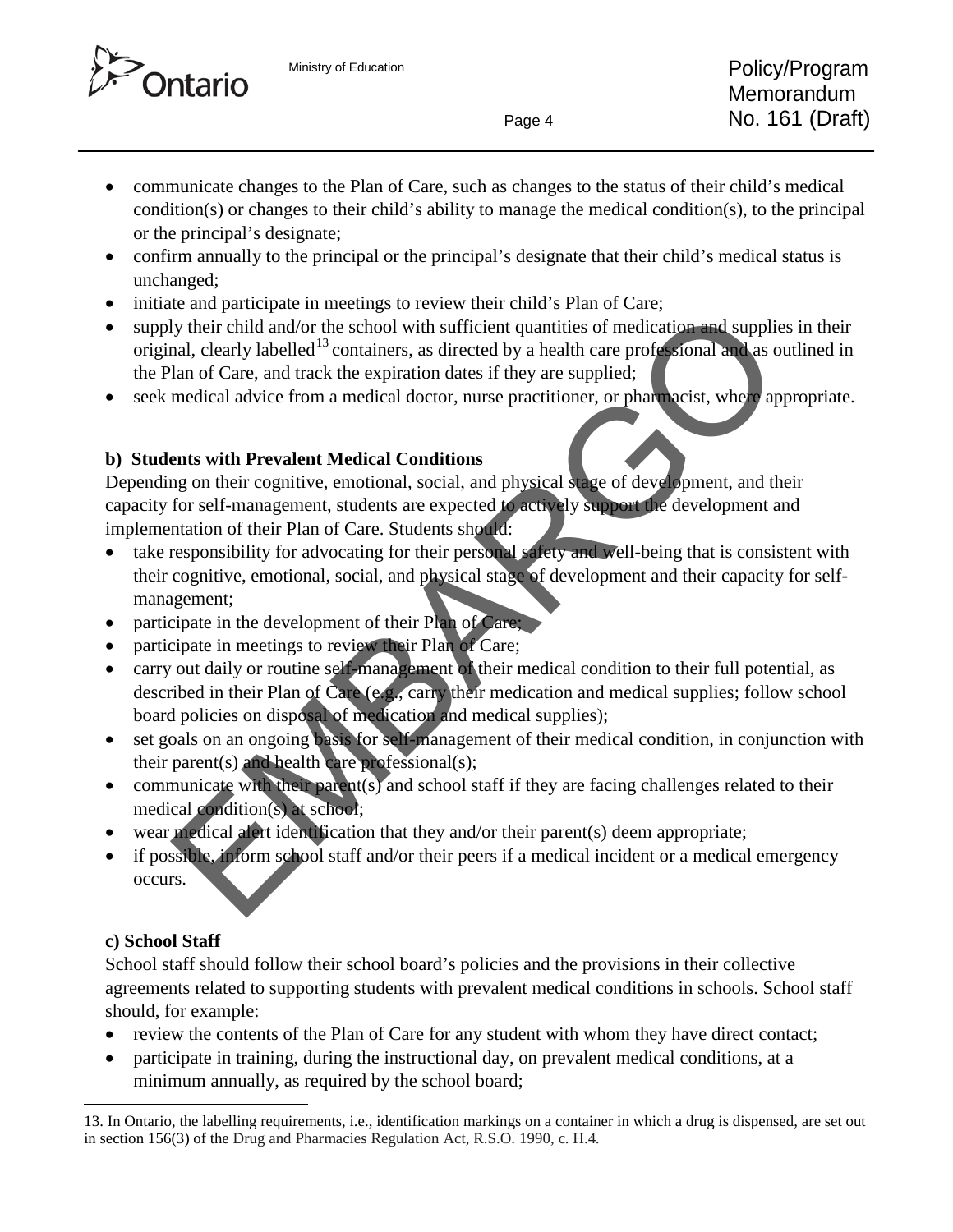

- share information on a student's signs and symptoms with other students, as outlined in the Plan of Care and authorized by the principal in writing;
- follow school board strategies that reduce the risk of student exposure to triggers or causative agents in classrooms, common school areas, and extracurricular activities, in accordance with the student's Plan of Care;
- support a student's daily or routine management, and respond to medical incidents and medical emergencies that occur during school, as outlined in board policies and procedures (in situations where school board staff already provide supports to students with prevalent medical conditions, and are already trained appropriately, this memorandum does not intend to prescribe, duplicate, or remove those duties or training); or a state of such any of ordinary counter and approximate and interesting<br>the detection of a such that any order of the section of a such that is a section of the section board staff already provide supports to students w
- support inclusion by allowing students with prevalent medical conditions to perform daily or routine management activities in a school location (e.g., classroom), as outlined in their Plan of Care, while being aware of confidentiality and the dignity of the student;
- enable students with prevalent medical conditions to participate in school to their full potential, as outlined in their Plan of Care.

# **d) Principal**

In addition to the responsibilities outlined above under "School Staff", the principal should:

- clearly communicate to parents and appropriate staff the process for parents to notify the school of their child's medical condition(s), as well as the expectation for parents to co-create, review, and update a Plan of Care with the principal or the principal's designate. This process should be communicated to parents, at a minimum:
	- − during the time of registration;
	- − each year during the first week of school;
	- − when a child is diagnosed and/or returns to school following a diagnosis;
- co-create, review, or update the Plan of Care for a student with a prevalent medical condition with the parent(s), in consultation with school staff (as appropriate) and with the student (as appropriate);
- maintain a file with the Plan of Care and supporting documentation for each student with a prevalent medical condition;
- provide relevant information from the student's Plan of Care to school staff and others who are identified in the Plan of Care (e.g., food service providers, transportation providers, volunteers, occasional staff who will be in direct contact with the student), including any revisions that are made to the plan;
- communicate with parent(s) in medical emergencies, as outlined in the Plan of Care;
- encourage the identification of staff who can support the daily or routine management needs of students in the school with prevalent medical conditions, while honouring the provisions within their collective agreements.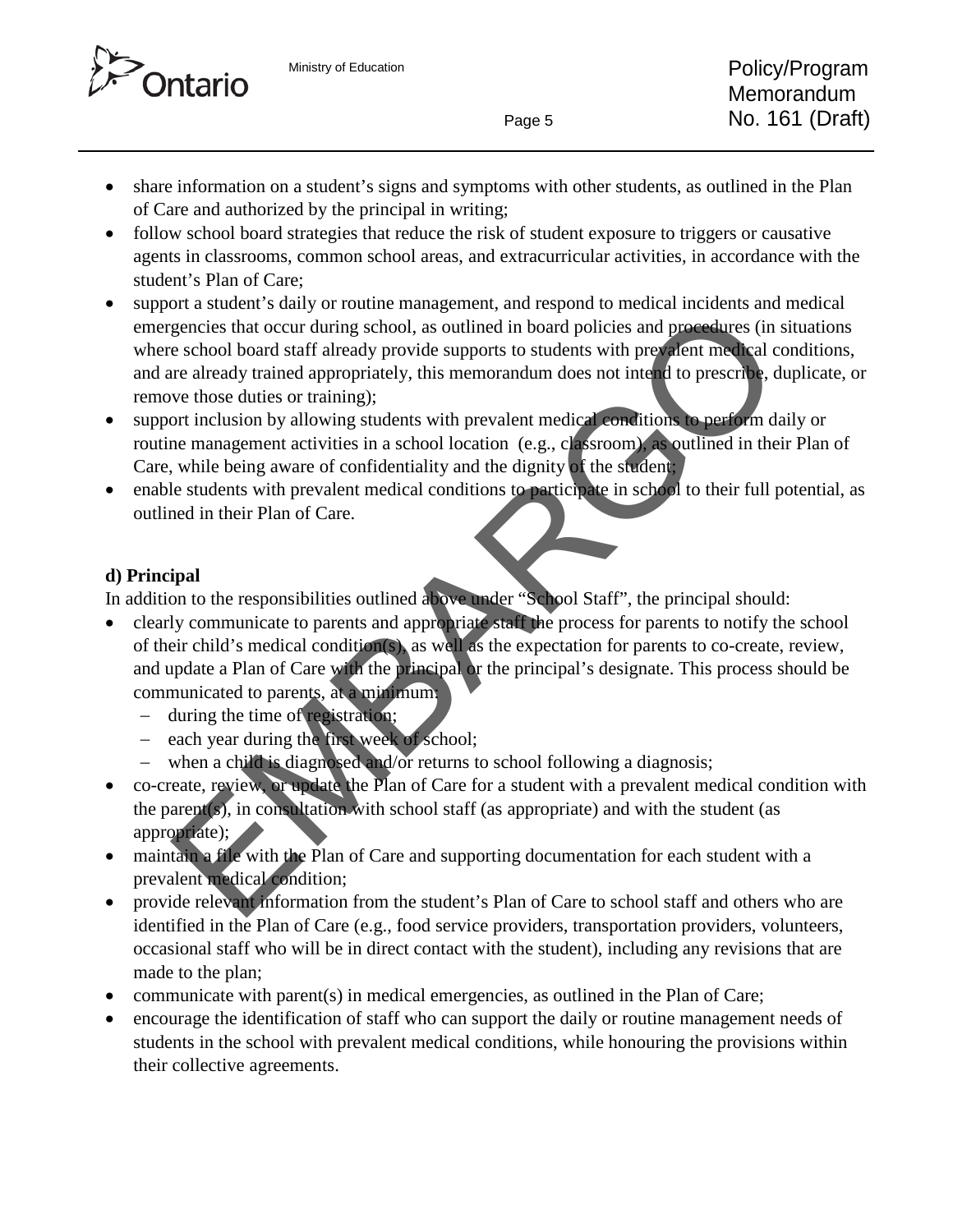

#### **e) School Board**

School boards are expected to communicate, on an annual basis, their policies on supporting students with prevalent medical conditions to parents, school board staff, and others in the school community who are in direct contact with students (e.g., food service providers, transportation providers, volunteers). At a minimum, school boards are expected to make their policies and their Plan of Care templates available on their public website in the language of instruction.

School boards are also expected to:

- provide training and resources on prevalent medical conditions on an annual basis;
- develop strategies that reduce the risk of student exposure to triggers or causative agents in classrooms and common school areas;
- develop expectations for schools to support the safe storage<sup>14</sup> and disposal of medication and medical supplies, and communicate these expectations to schools and support schools in the implementation of the expectations;
- communicate expectations that students are allowed to carry their medication and supplies to support the management of their medical condition, as outlined in their Plan of Care;
- consider this memorandum and related board policies when entering into contracts with transportation, food service, and other providers.

#### **3. Plan of Care**

A Plan of Care is a form that contains individualized information on a student with a prevalent medical condition. School board policies and procedures must include a Plan of Care form. The ministry is providing school boards with a sample Plan of Care, which is available online through the ministry's Prevalent Medical Conditions web portal. This sample has been developed in consultation with health and education partners. Solution and results of the studies of the studies of the studies of the studies training and resources on prevalent medical conditions on an annual basis<br>to postrategies that reduce the risk of student exposure to trigger

If they are adapting the sample Plan of Care, school boards should include, at a minimum, all of the following elements:

- preventative strategies to be undertaken by the school to reduce the risk of medical incidents and exposure to triggers or causative agents in classrooms and common school areas
- identification of school staff who will have access to the Plan of Care
- identification of routine or daily management activities that will be performed by the student, parent(s), or staff volunteer(s), as outlined in school board policy, or by an individual authorized by the parent(s)
- a copy of notes and instructions from the student's health care professional, where applicable
- information on daily or routine management accommodation needs of the student (e.g., space, access to food) (where possible, a student should not be excluded from the classroom during daily or

<span id="page-5-0"></span><sup>14.</sup> Safe storage includes the recommended storage condition(s) for medication and medical supplies. Part of the purpose of safe storage is to enable students to have ready access to their medication and medical supplies when they are not carrying the medication and supplies with them. Safe storage should also include storage considerations when the student is attending board-sponsored activities and travelling to and from such activities.  $\ddot{\phantom{a}}$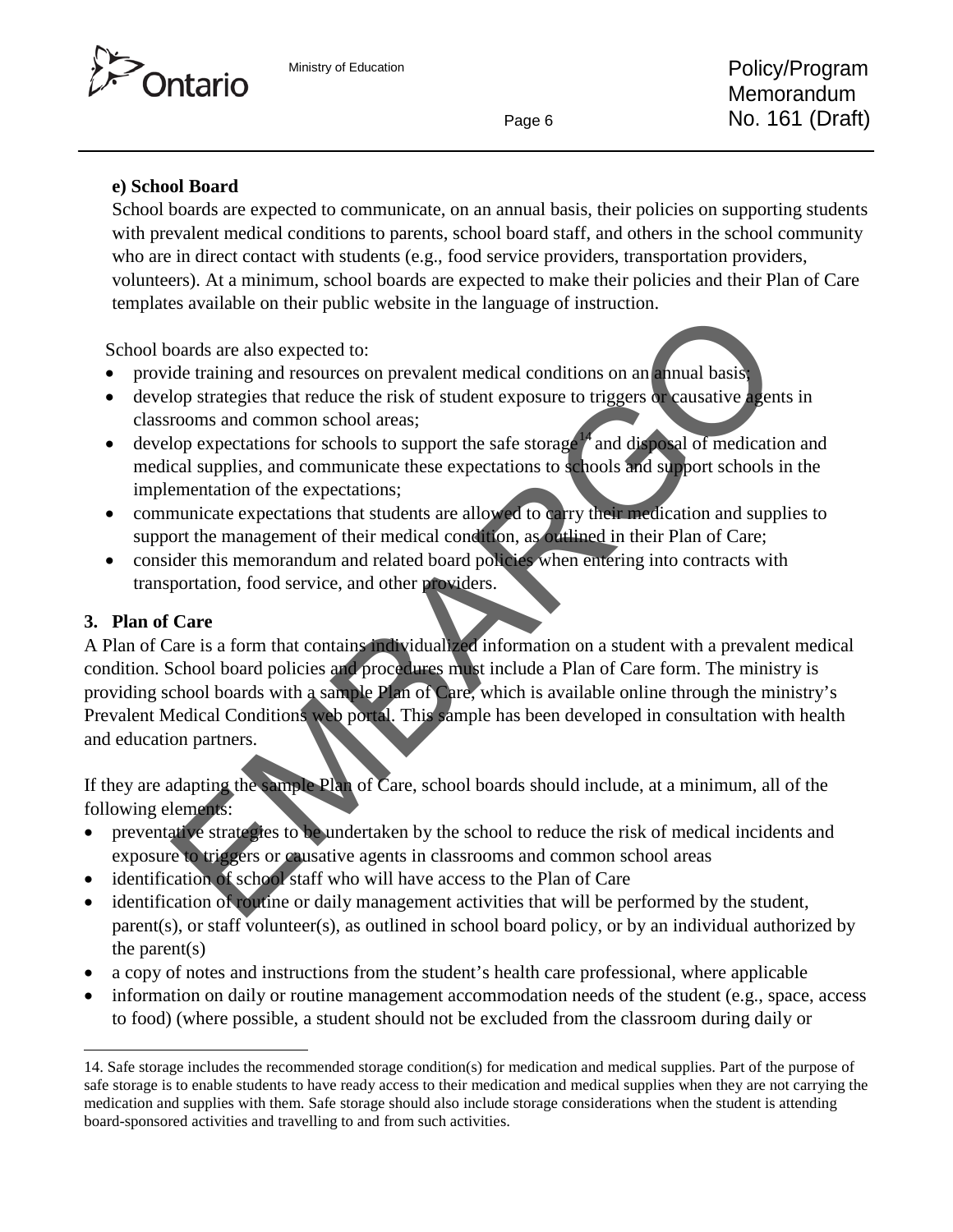

 $\overline{a}$ 

routine management activities, unless the student or the parent(s) indicate they prefer exclusion)

- information on how to support or accommodate the student to enable participation to their full potential in all school and school board activities (e.g., field trips, overnight excursions, boardsponsored sporting events)
- identification of symptoms (emergency and other) and response
- emergency contact information for the student
- clear information on the school board's emergency policy and procedures
- details related to storage and disposal of the student's prescribed medication(s) and medical supplies, such as:
	- − parental permission for the student to carry medication and/or medical supplies
	- − location of spare medication and supplies stored in the school, where applicable
	- information on the safe disposal of medication and medical supplies
- requirements for communication between the parent(s) and the principal (or the principal's designate) and/or school staff, as appropriate, including format and frequency
- parental consent to share information on signs and symptoms with other students

The Plan of Care for a student with a prevalent medical condition should be co-created, reviewed, and/or updated by the parent(s) in consultation with the principal or the principal's designate, designated staff (as appropriate), and the student (as appropriate), during the first thirty school days of every school year and, as appropriate, during the school year (e.g., when a student has been diagnosed with a prevalent medical condition).

Parents have the authority to designate who is provided access to the Plan of Care. With authorization from the parents, the principal or the principal's designate should share the Plan of Care with school staff who are in direct contact with students with prevalent medical conditions and, as appropriate, others who are in direct contact with students with prevalent medical conditions (e.g., food service providers, transportation providers, volunteers). Expondition the school boards senere the student medical conditions and senere the school board's emergency policy and procedures<br>elated to storage and disposal of the student's prescribed medical supplies<br>elated to storag

# **4. Facilitating and Supporting Daily or Routine Management**

In their policies, school boards should outline board expectations for providing supports<sup>15</sup> to students with prevalent medical conditions in order to facilitate their daily or routine management activities in school.

Where possible, facilitating and supporting daily or routine management involves, but is not limited to, supporting inclusion by allowing students with prevalent medical conditions to perform daily or routine management activities in a school location (e.g., within the classroom), as outlined in their Plan of Care.

<span id="page-6-0"></span><sup>15.</sup> In situations where school board staff already provide supports (daily or routine management or other support) to students with diabetes and/or epilepsy, and are already trained appropriately, this memorandum does not intend to prescribe, duplicate, or remove those duties or training.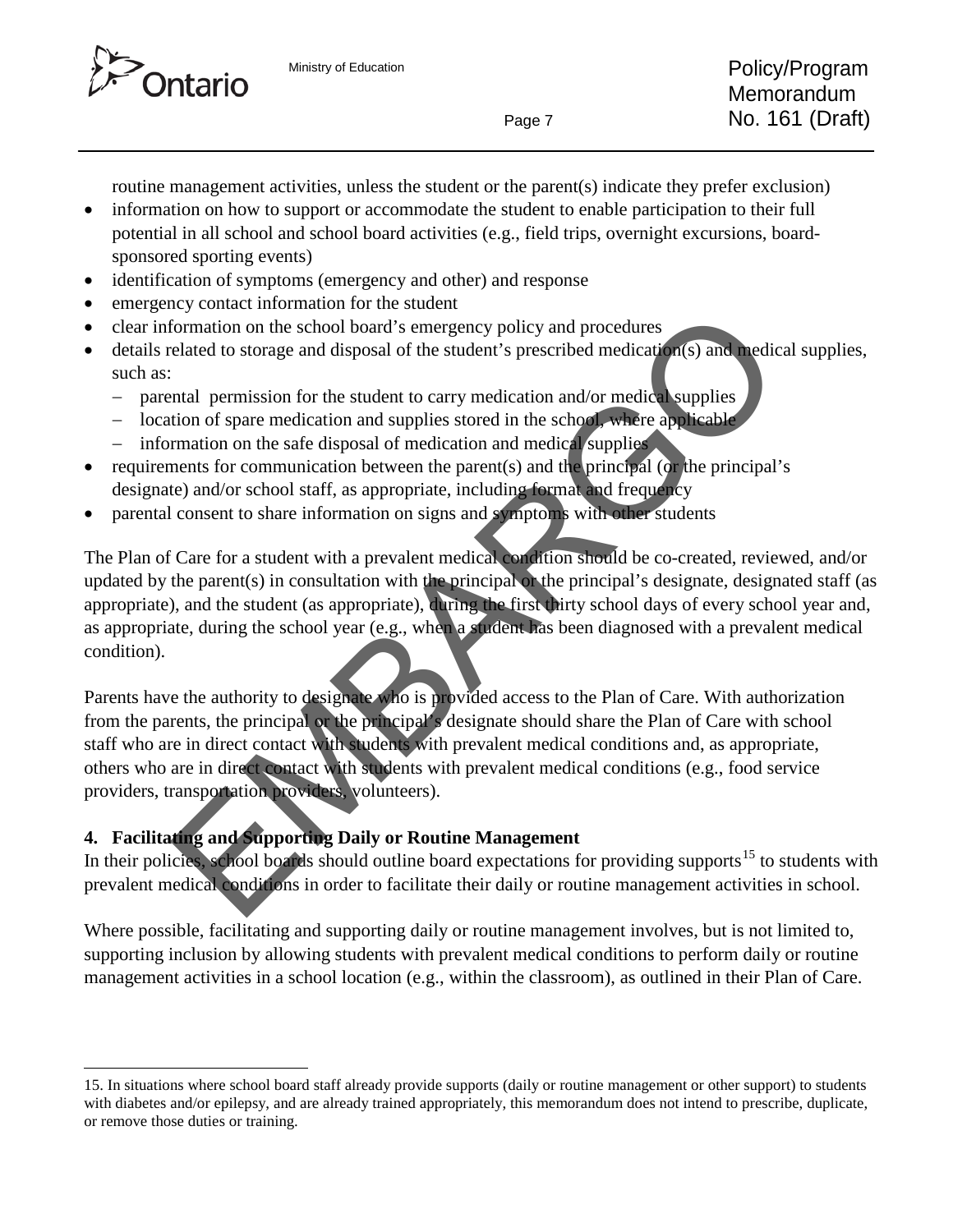

#### **5. Emergency Response**

In their policies, school boards should outline board expectations for school staff responses to medical incidents and/or medical emergencies at school that involve students with prevalent medical conditions. At a minimum, the response should align with existing school board medical emergency procedures (e.g., immediate response, including use of emergency medication, and monitoring and/or calling Emergency Medical Services). The response should also align with the Plan of Care established for the student.

School boards should review their medical emergency procedures, consulting evidence-based materials that have been developed by health and education partners. See the resources available online through the ministry's Prevalent Medical Conditions web portal, referred to on page 2 of this memorandum.

#### **6. Raising Awareness of Board Policy and of Evidence-Based Resources**

School boards should raise awareness of their policies on prevalent medical conditions. They should also raise awareness of the range of evidence-based resources that provide information on various aspects of prevalent medical conditions, including triggers or causative agents, signs and symptoms characteristic of medical incidents and of medical emergencies, and school board emergency procedures. As stated above, such resources have been developed by health and education partners, and are available through the ministry's Prevalent Medical Conditions web portal. rices). The response should also angle with the Fram of each established for the should review their medical emergency procedures, consulting vidence asset<br>of should review their medical conditions web portal, referred to

Schools, also, should raise awareness of prevalent medical conditions that affect students. They can do so, for example, through curriculum content in classroom instruction, other related learning experiences, and classroom leadership opportunities. Awareness is especially important at times of transition (e.g., the move to a new school, the move from elementary to secondary school), when students have to face social, physiological, and environmental changes.

School boards should also make appropriate resources available to occasional staff and service providers, such as food service and transportation providers.

#### **7. Training**

 $\ddot{\phantom{a}}$ 

School board policies should include strategies for providing training related to prevalent medical conditions,<sup>16</sup> at a minimum annually, for school staff who have direct contact with students with medical condition(s). Particular consideration should be given to the training needs of occasional staff. Training should take place within the student's first thirty days of school, where possible, to ensure the safety and well-being of the student, and should be reviewed as appropriate.

The scope of training should include the following:

- strategies for preventing risk of student exposure to triggers and causative agents
- strategies for supporting inclusion and participation in school
- recognition of symptoms of a medical incident and a medical emergency
- information on school staff supports, in accordance with board policy

<span id="page-7-0"></span><sup>16.</sup> As set out in Sabrina's Law, 2005, and Ryan's Law, 2015.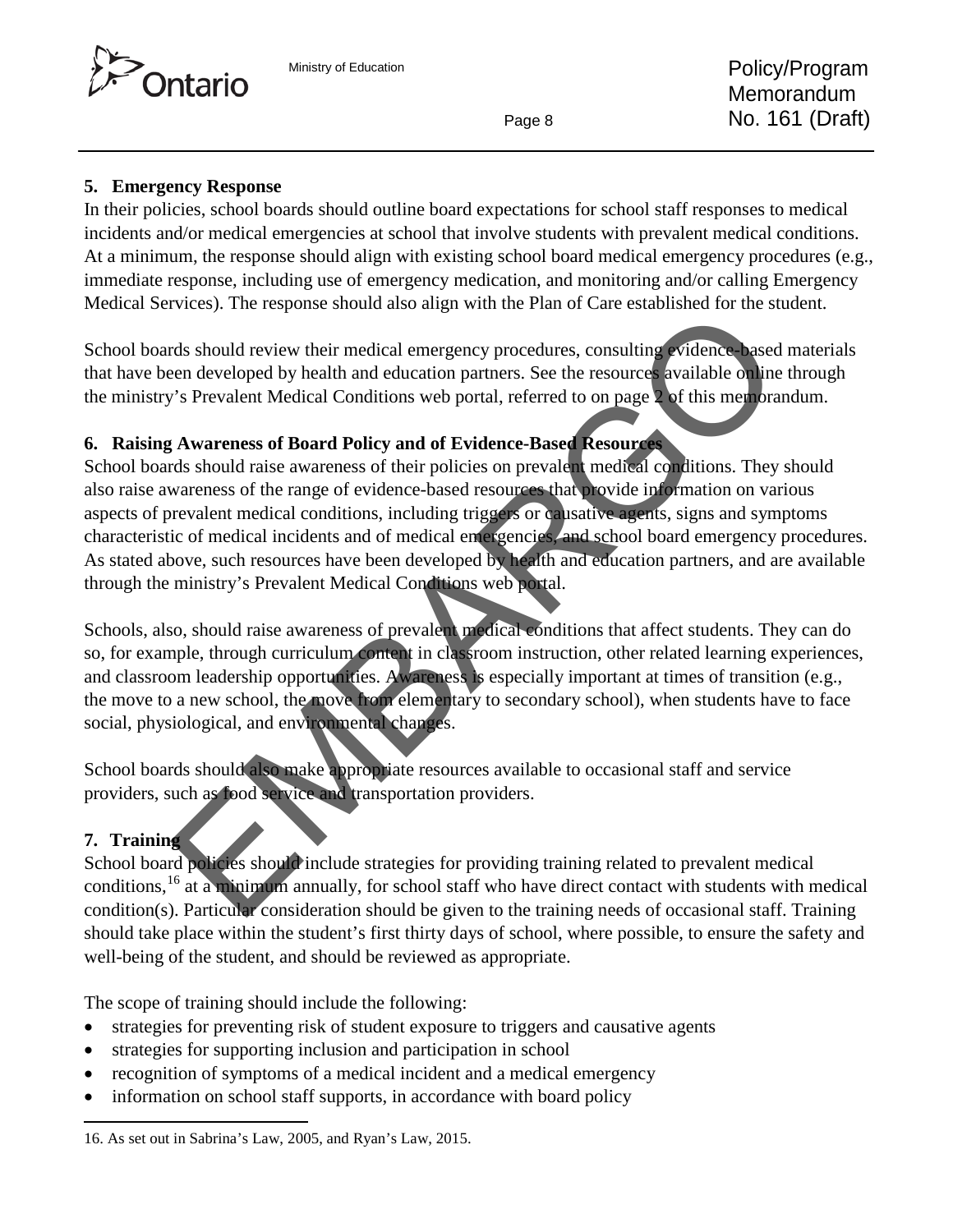

- 
- medical incident response and medical emergency response
- documentation procedures

It is expected that school boards, in consultation with teachers' federations, principals' associations, and education workers' unions, will determine the scope of training required to support implementation of their policies, as well as the mode of delivery of the training and any privacy implications that may arise. The scope of training should be consistent with expected duties of school board staff, as outlined in school board policy.

To support school board training needs, evidence-based materials are available online through the ministry's Prevalent Medical Conditions web portal.

# **8. Safety Considerations**

School board policies should:

- allow for students to carry their medication(s) (including controlled substances<sup>17</sup>) and supplies, as outlined in the Plan of Care;
- set expectations for schools to support the storage (according to the item's recommended storage conditions) and safe disposal of medication and medical supplies;
- include a process and appropriate resources to support students with prevalent medical conditions in the event of a school emergency (e.g., bomb threats, evacuation, fire, "hold and secure", lockdown)<sup>[18](#page-8-1)</sup> or for activities off school property (e.g., field trip, sporting event) (this process should also include considerations for occasional staff). State with the requirement of the Child and Family Services Act, 1990, where board to defere that whild may be in need of protection, board employes must call the south of training should be consistent with expected duties

School boards are expected to provide schools with appropriate supplies to support safe disposal of medication and medical supplies.

In accordance with the requirement of the Child and Family Services Act, 1990*,* where board employees have reason to believe that a child may be in need of protection, board employees must call the Children's Aid Society and file a formal report.

# **9. Privacy and Confidentiality**

 $\overline{a}$ 

School boards should have a policy in place regarding the confidentiality of students' medical information within the school environment, including practices for accessing, sharing, and documenting information. School boards must comply with applicable privacy legislation and obtain parental consent in the individual Plan of Care prior to sharing student health information with school staff or other students. Parents and school staff should be informed of the measures to protect the confidentiality of students' medical records and information.

<span id="page-8-1"></span><span id="page-8-0"></span><sup>17.</sup> A *controlled substance* is a drug or narcotic, as set out under the federal Controlled Drugs and Substances Act. 18. The process should be aligned with the requirements set out in "Appendix B: Provincial Policy for Developing and Maintaining Lockdown Procedures for Elementary and Secondary Schools in Ontario" of the ministry document *Provincial Model for a Local Police/School Board Protocol*, revised 2015.